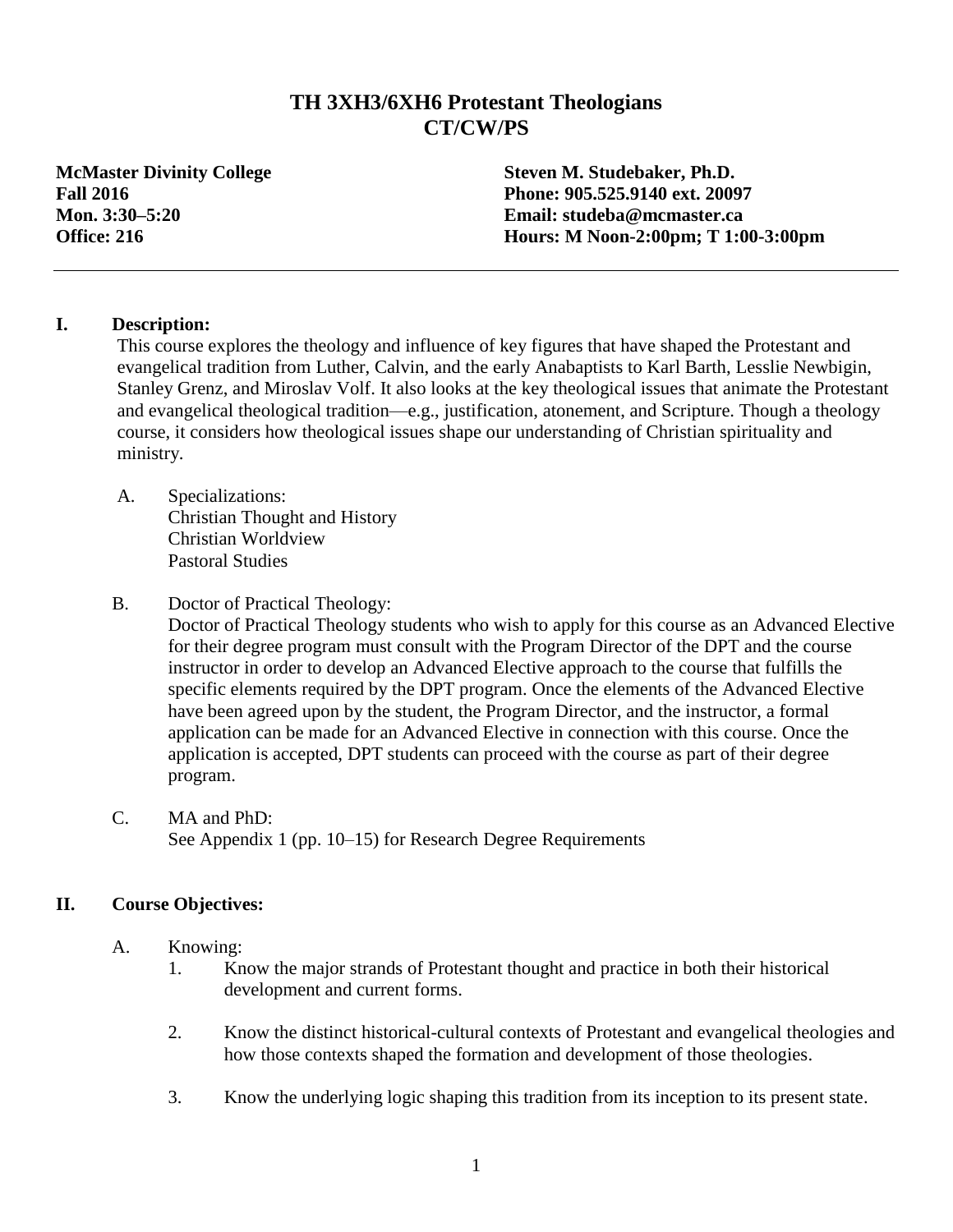- B. Being:
	- 1. Appreciate that theology is a dynamic and contextual effort to discern appropriate ways to embody the redemption revealed in Jesus Christ.
	- 2. Embrace a deeper sense of your Christian identity vis-à-vis the diverse trajectories of Protestant theology.
	- 3. Reflect on how an alternative theological and spiritual Protestant trajectory can positively contribute to your process of spiritual formation—How can a Calvinist learn from an Anabaptist and vice versa?

#### C. Doing:

- 1. Read and critically evaluate key texts in the history of Protestant theology.
- 2. Lead a class discussion of an important text in Protestant theology
- 3. Write and present a thesis paper or integration project that treats a significant issue in the Protestant theological traditions—see degree specialization assignments for specific paper/project descriptions.
- 4. Engage in the process of constructive theological reflection by describing the way(s) the class (readings, lectures, etc.) has shaped your understanding of what it means to be a Christian.

## **III. Required Texts:**

- A. Texts:
	- 1. David Buschart, *Exploring the Protestant Tradition* (Downers Grove: InterVarsity Press, 2006).
	- 2. Martin Luther, *Three Treatises*, (Philadelphia: Fortress Press, 1970).
	- 3. George H. Williams & Angel M. Mergal, ed., *Spiritual and Anabaptist Writers* (Philadelphia: Westminster, 1957).
- B. Additional readings may be assigned (e.g., articles, chapter selections within books)
	- We may read selections from some of the following:

John Calvin, *Institutes*, selections.

Charles G. Finney, *Lectures on Revival*

Charles Hodge, *Systematic Theology*, 3 vols. (1871; reprint, Grand Rapids: Eerdmans, 1970).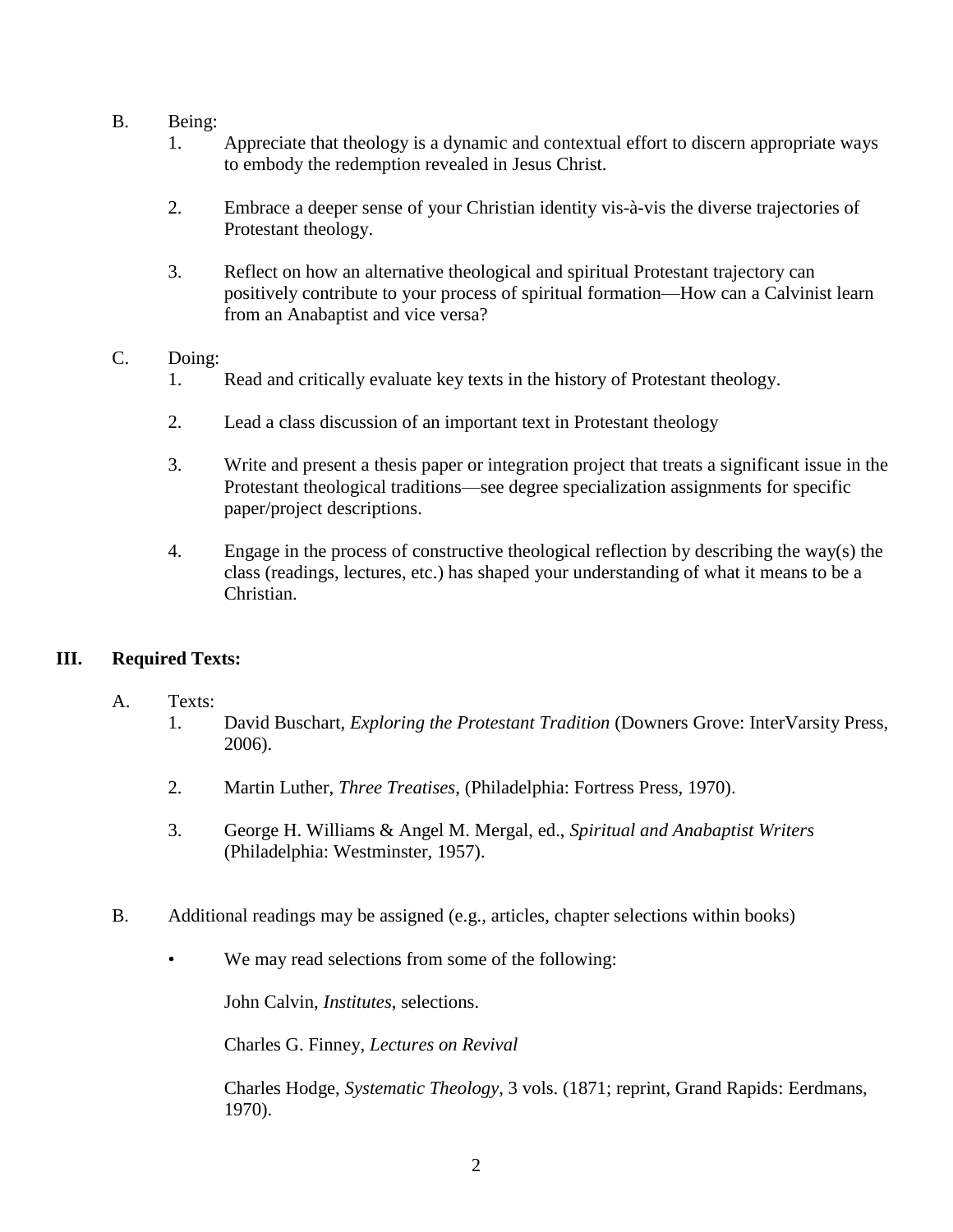Timothy George, *Theology of the Reformers* (Nashville: Broadman Press, 1988).

John Wesley, *John Wesley's Sermons. An Anthology*, Albert C. Outler & Richard P. Heitzenrater ed., (Nashville: Abingdon, 1991).

John Wesley, *The Works of John Wesley*, vol. 4, Albert C. Outler ed. (Nashville: Abingdon, 1987).

Walter Rauschenbusch, *Christianity and the Social Crisis* (Philadelphia: Westminster, 1992).

Karl Barth, *Church Dogmatics*, *Evangelical Theology*.

#### **IV. Course Performance Criteria:**

#### **Advanced degree students, see Appendix 1 for advanced program requirements**

| Assignment      |                                                                         |                    | Percent | Due                            |
|-----------------|-------------------------------------------------------------------------|--------------------|---------|--------------------------------|
| A.              | Profile of a Protestant Theologian:                                     |                    | 20%     | Feb 6                          |
| <b>B.</b>       | Protestant Text and Spiritual Formation:                                |                    | 20%     | March 6                        |
| $\mathcal{C}$ . | Political Theology Paper/Projects:<br>Presentation<br>1)<br>2)<br>Paper | 20%<br>35%         | 55%     | One week after<br>presentation |
| D.              | Reading:                                                                |                    | 5%      | April 10                       |
| E.              | Participation:                                                          | <b>Total: 100%</b> | X       |                                |

## **V. Assignment Descriptions** (advanced degree students consult appendix 1)**:**

General Guidelines:

- I prefer electronic submissions. Please use Word or Pages. *Use the following format for file names: your last name.assignment name.docx [Studebaker.InterpretingCulture.docx]*. PDF files may not receive electronic comments.
- Papers and assignments may be submitted early for feedback from the professor and resubmitted on the due date for grading.
- All assignments marked according to the Grading Criteria Form attached to the syllabus
- All papers and assignments should conform to the College's Style Guide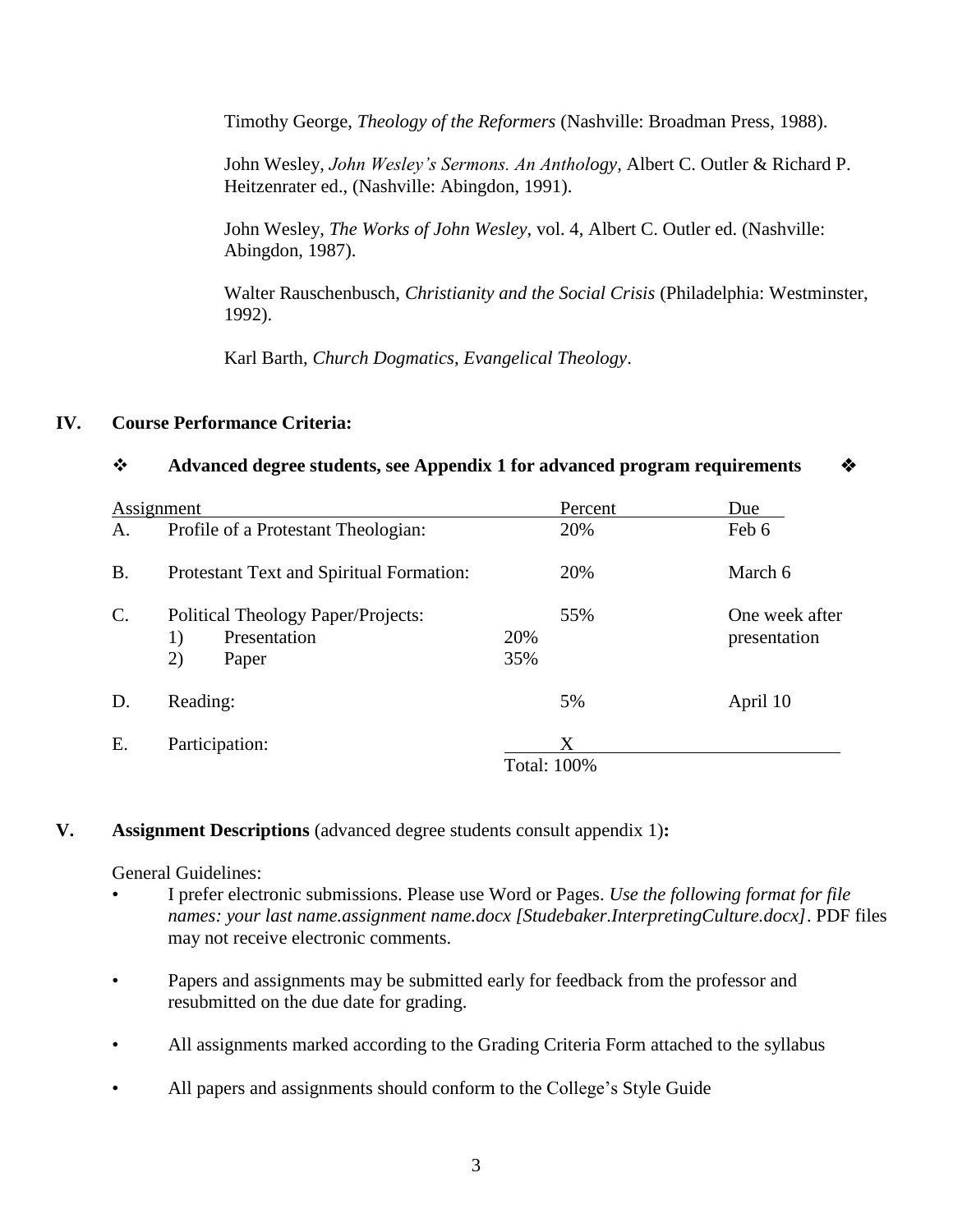- 1. Profile of a Protestant Theologian:
	- a. Purpose:

This assignment provides the opportunity to explore the life, contribution, and influence of a figure in the Protestant theological tradition. The figure can be from any period and trajectory of the Protestant tradition. This is your chance to investigate that Protestant leader that you have always wanted to know more about—Luther, Calvin. Menno Simons, Anne Hutchison, William Wilberforce, Phoebe Palmer, Dietrich Bonhoeffer, Aimee Semple McPherson, Martin Luther King, Jr., or a more recent figure such as Lesslie Newbigin.

- b. Description:
	- 1) Select a figure from the Protestant tradition figure, event/s, or passage/s and articulate its implications for Christian political theology.
	- 2) The essay should include the following:
		- a) Description of the figure and his/her major contribution to the church and/or theology.
		- b) Identity and discuss why this person remains important to contemporary theology and/or Christian life and ministry (or how can the retrieval of this person's theology contribute to contemporary theology/Christian life and ministry).
		- c) Length of the essay is 7–8 pages.
		- d) Use of appropriate scholarly resources for understanding the biblical figure, event/s, or passage/s.
- 2. Protestant Text and Spiritual Formation:
	- a. Purpose:

This assignment provides the opportunity to investigate a writing of a Protestant theologian. Understanding the passion, concerns, and viewpoints of a theologian happens best when reading their writings. Moreover, you will identify ways his/her theology can contribute to understanding the nature of Christian life today and shape a vision for contemporary Christian formation and/or ministry.

- b. Description:
	- 1) Select a writing by a Protestant theologian/leader.
	- 2) Content:

Reading a primary text involves identifying and describing the following:

a) Theological and historical context of the writing.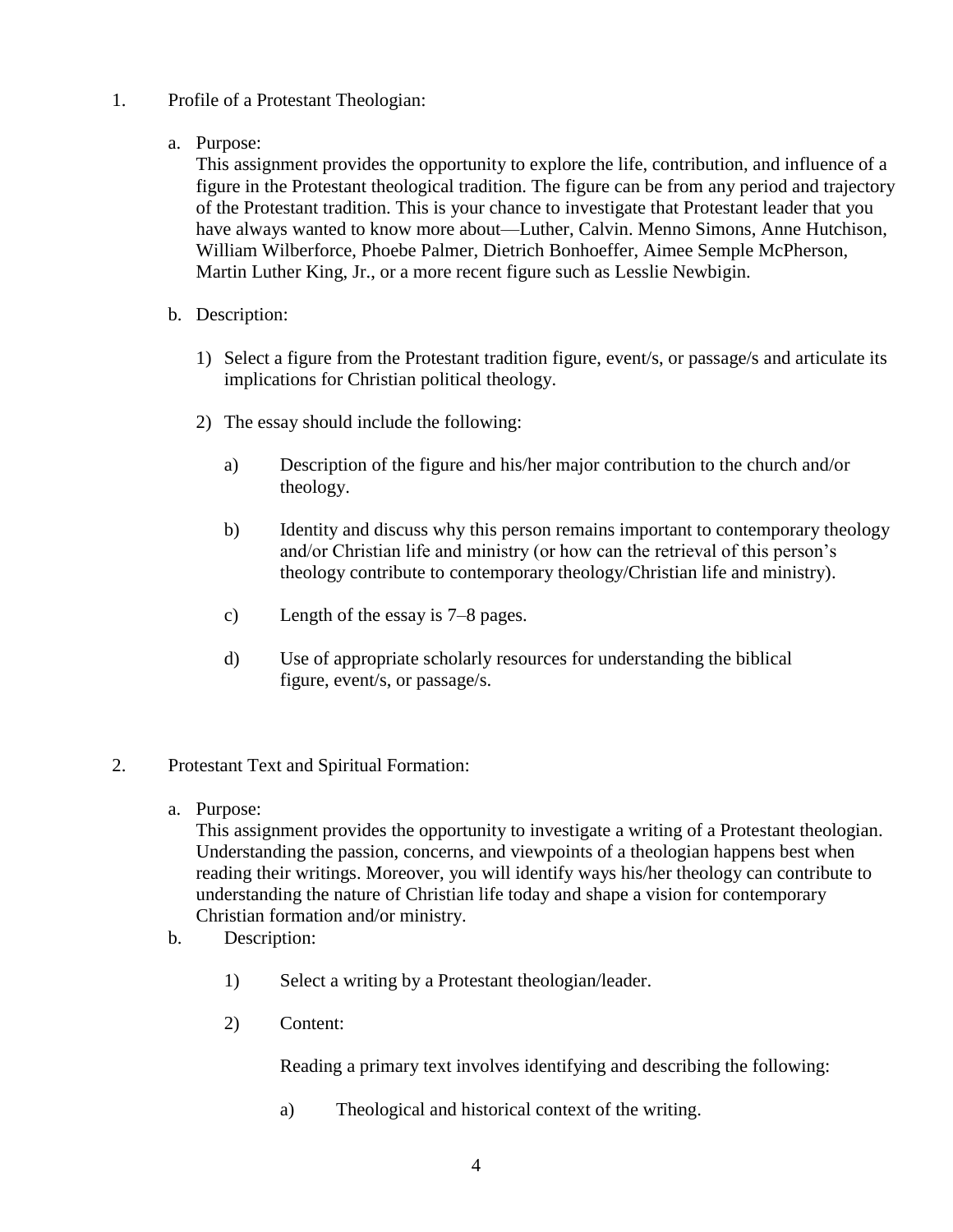- b) Thesis—what is the main point, argument the author makes?
- c) Outline or conceptual organization of the content—what is the flow of logic?
- d) Critical analysis—does the content support the thesis, is the content consistent, advance a new perspective, etc.?

Example of critical analysis question: How does Wesley's theology of justification relate to Luther's and does it better integrate the doctrines of justification and sanctification?

- 3) Although not determinative for grading, students will share the results of this assignment in a small group and/or full-class setting.
- 4) Length of the essay is 7–8 pages.
- 3. Political Theology Project/Paper:
	- a. General guidelines:

This assignment constitutes the "major paper" and presentation of the course. The purpose of the paper/project is vocational development. It should advance your vocational trajectory. Selecting whether to prepare a project or a paper is an important step in the process. If you anticipate further graduate work or writing a thesis as part of your MTS or MDiv, then an academic research-thesis paper is an excellent option. A research-thesis paper provides skill development in conducting the concentrated study on a particular research topic necessary for advanced academic work. If your vocational track is vocational ministry or an alternative professional field, then a project may be an effective option. Completing a project provides skill development in contextualizing and applying the fruit of theological research and reflection.

If you have an idea for a paper or creative project that does not neatly fit into the parameters of your specialization's assignment description, please come and discuss your idea with me. I am open to papers/projects that cohere with the essence of the course and are suited to your research field and interests.

- $\triangle$  Please consult the assignment description for your degree specialization  $\triangle$
- b. Specialization focus: CT/CW/PS
	- 1) Christian Thought and History
		- Considering the contribution of past figures and movements in the history of Christianity for the church today is essential to this specialization. Students in this specialization write a paper that investigates a select figure, topic, event (or combination of those elements). Depending on your vocational goals, the paper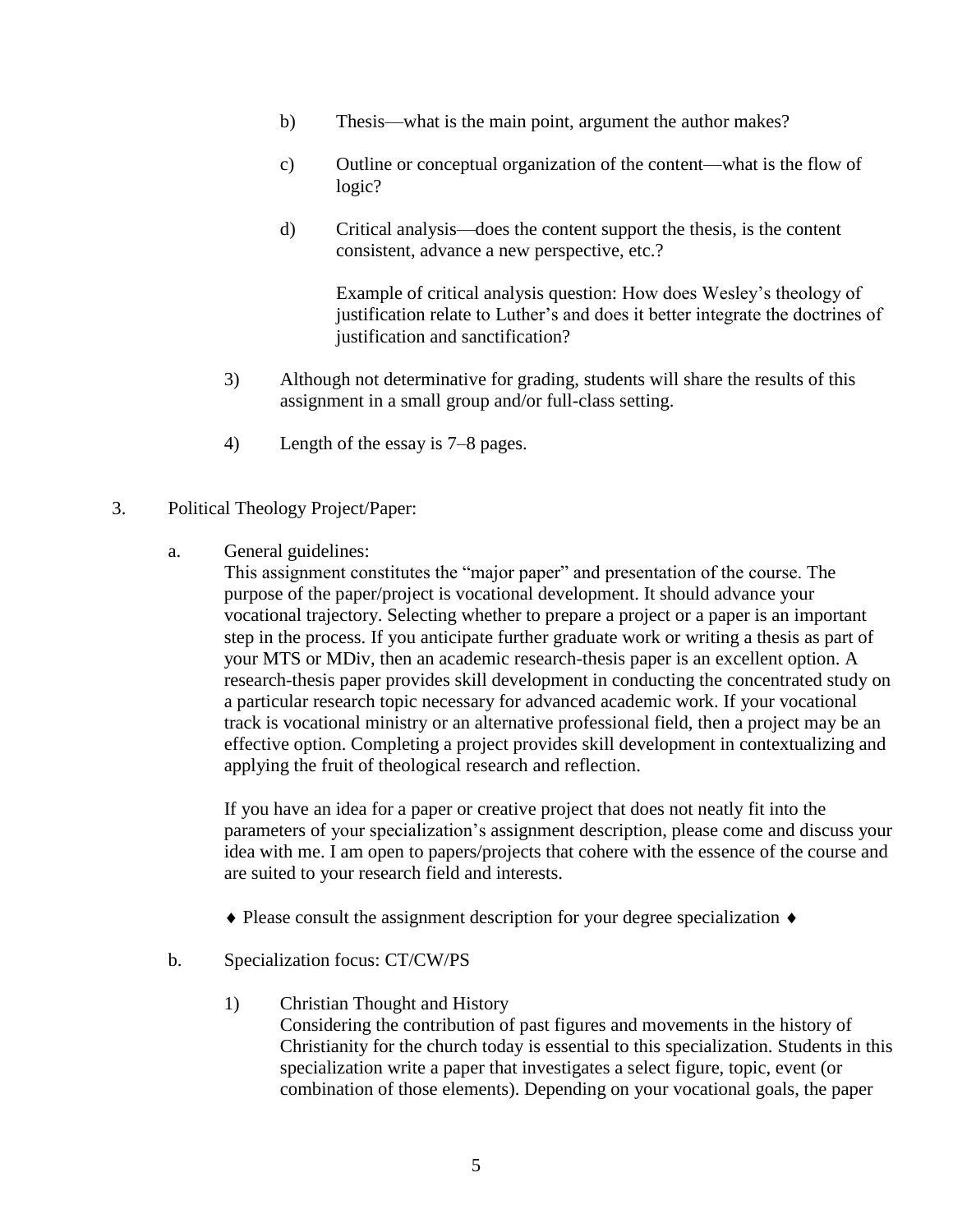can be written with an academic and scholarly (i.e., students considering thesis writing) or with an eye toward bringing the paper topic into conversation with a contemporary issue of Christian life and ministry—e.g., Jonathan Edwards' revival theology and contemporary church growth and revival theology

draws on a select figure or movement within the history of Christianity and shows its importance for contemporary Christian political thought and action. This constructive paper/project includes two major elements: 1) Accurate and fair description of the resource person/movement and 2) thoughtful contextualization to the church today.

#### 2) Christian Worldview

This specialization relates to the intellectual environment—historical, contemporary, and global—of contemporary Christianity. Select an area of theology, figure, and/or event and show the interplay between theology and culture. The paper/project should be constructive and not only descriptive. The heart of this assignment is your creative proposal on how the person, figure, event offers a to a contemporary Christian worldview.

Examples of topics: Discuss Walter Rauschenbusch's articulation of the Social Gospel in the context of late-nineteenth urban poverty and the rise of labor movement and state sponsored social assistance. How does the culture of North America, both its legacy of racism and notions of individual liberty, form the context for the theology of civil rights leaders, such as Martin Luther King, Jr.?

#### 3) Pastoral Studies

This specialization focuses on vocational ministry. Prepare a sermon/message/curriculum appropriate for a given ministry audience related to Protestant theology.

You can draw on historical or contemporary figure, an event, and/or a topic in the Protestant tradition.

The content of the sermon draws from theological resources, but expresses the yield of that theology in language and terms that are appropriate for a ministry audience. Alternatively, if you have an idea for contextualizing a figure/event/theological topic for ministry in an alternative format to a sermon, please talk with me so we can design a project that enables you to maximize your work in the class for your ministry context and meets the goals of the specialization in Pastoral Studies.

Possible topics: A sermon on the life and contribution of Martin Luther or another figure from the Protestant tradition. Prepare a break out session presentation for a group of ministry leaders on lesson from a figure or event for ministry in post-Christendom Canada.

c. Class presentation: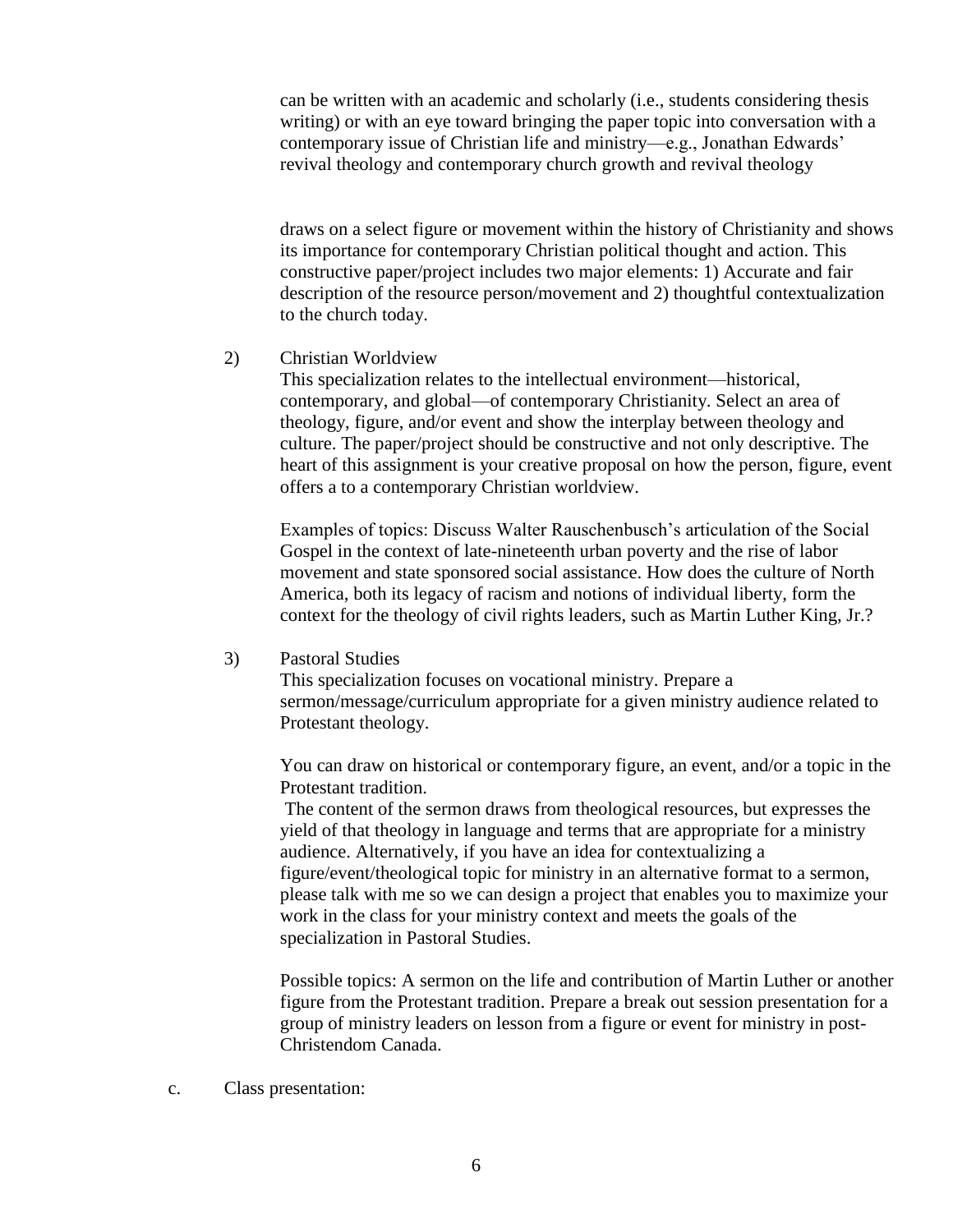You will present and facilitate a discussion of your paper/project (I encourage multimedia, audio, audio-visual methods when appropriate). *Length of presentation and discussion will be determined based on final class roster*. Normally presentations are 15– 20 minutes followed by 5–10 minutes of class discussion (for a total time of 20–30 minutes)

- b. Written submissions
	- 1) Paper:
		- a) Content and argument:
			- Detail a clear thesis (the view that your paper supports). Example of a thesis statement: Luther's theology of the priesthood of all believers supports flat/non-hierarchical approaches to leadership in missional/emerging congregations.
			- Describe your topic under consideration.
			- Write an essay that coherently demonstrates your view.
			- Detail major alternatives and/or criticisms of the position and interact with them vis-à-vis your view (where appropriate and in so far as space allows).
		- b) Presentation:
			- Write a stylistically clean and academic paper—e.g., avoid colloquialisms (academic is different than conversational voice), passive voice (use active). Research-thesis papers must have a thesis statement (stated in the introduction), and introduction, content, and conclusion sections of the paper.
			- Use and document a *minimum* of ten scholarly resources.
			- Accurately document sources according to the College's Style Guide. [Link](https://www.mcmasterdivinity.ca/sites/default/files/documents/mdcstyleguide.pdf) to Style Guide.
			- Paper length: 10–12 pages.
			- Provide a bibliography (list only the books cited in the footnotes of the paper).
	- 2) Projects/Sermons:
		- a) Annotated bibliography of research sources: an annotation is a paragraph or two that describes the content of the book, essay, or article and how its relates to your research project.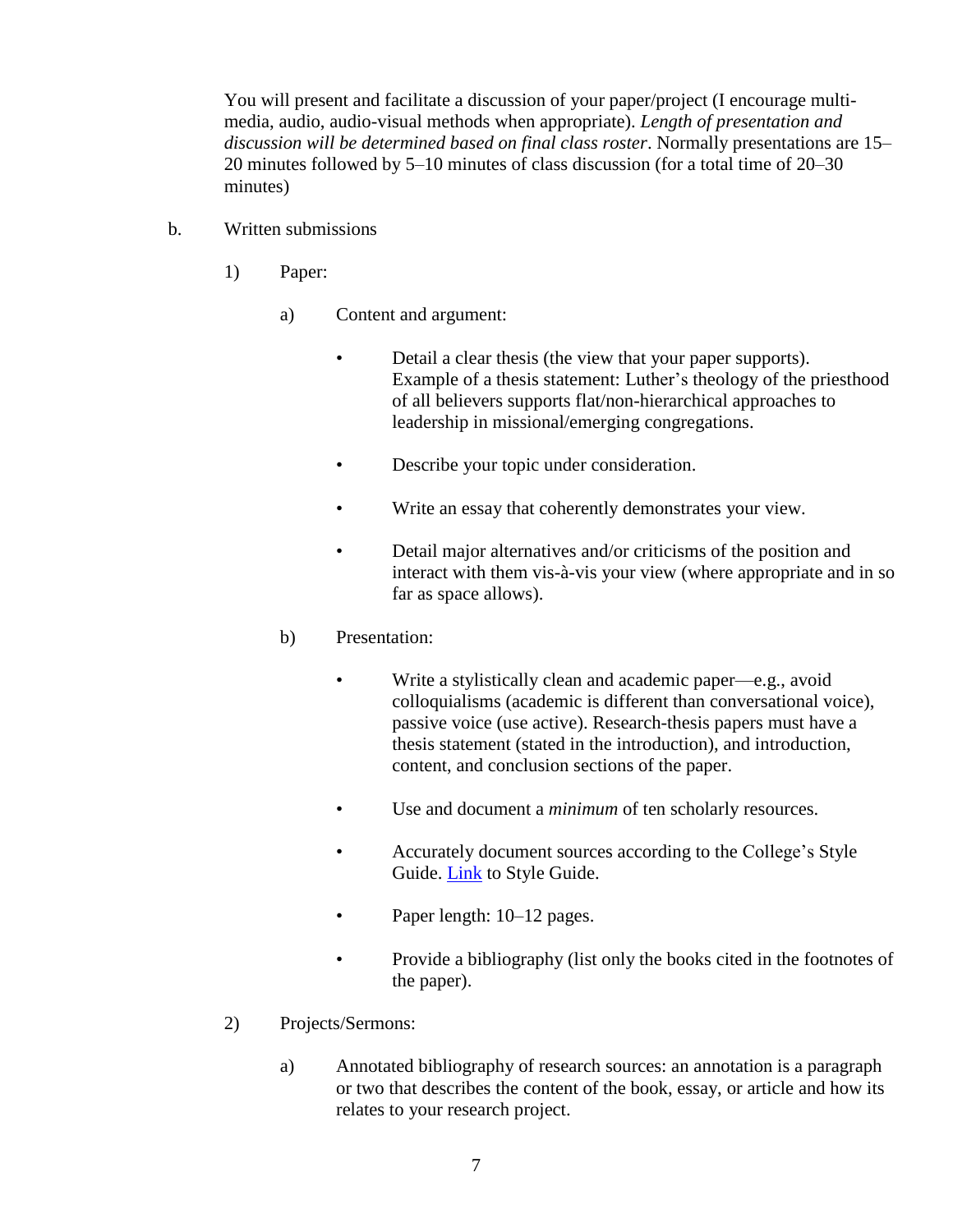- b) Sermon: submit a manuscript of your sermon/message that includes footnotes, which detail where and how you applied and adapted your theological research in the area of pneumatology.
- c) Double-spaced pages, 12 point Times New Roman font.
- d) Use and document at least 10 scholarly resources (e.g., scholarly ` monographs, journal articles, and essays).
- e) Document sources with footnotes and follow the MacDiv Style Guide.
- 4. Reading:
	- The professor may at times assign supplementary readings.
	- Submit a reading report that states the percentage of reading completed for each assigned reading.

#### **VI. Lecture Outline (***tentative***):**

| <b>Week</b>             | <b>Date</b> | <b>Topic</b>                                                    | <b>Reading Assignment &amp; Presentation</b><br><b>Schedule</b>                                           |
|-------------------------|-------------|-----------------------------------------------------------------|-----------------------------------------------------------------------------------------------------------|
| $\mathbf{1}$            | 1/9         | Introduction to the Course<br><b>Syllabus Review</b>            |                                                                                                           |
|                         |             | I. The Shape of the Western Tradition<br>and the Medieval World |                                                                                                           |
| $\overline{2}$          | 1/16        | <b>II.</b> Luther                                               | Three Treatises, 2-25, 115-18, 257-60, 262-<br>76                                                         |
| $\overline{\mathbf{3}}$ | 1/23        | <b>III. The Radical Reformation</b>                             | Selections from Spiritual and Anabaptist<br>Writers, TBD                                                  |
| $\overline{\mathbf{4}}$ | 1/30        | <b>III.</b> Calvin                                              | Calvin, Institutes, TBD                                                                                   |
| 5                       | 2/6         | <b>IV.</b> Wesley                                               | The Works of John Wesley, vol. 4, 206-14<br>John Wesley's Sermons: An Anthology, 39-<br>47, 23-32, 371-80 |
| 6                       | 2/13        | V. Rauschenbusch and the Liberal<br><b>Tradition</b>            | Christianity and the Social Crisis, 44-92 &<br>$343 - 80$                                                 |
| $\overline{7}$          | 2/20        | <b>Family Day and Reading Week</b>                              |                                                                                                           |
| 8                       | 2/27        | VI. Barth and Neo-Orthodoxy                                     |                                                                                                           |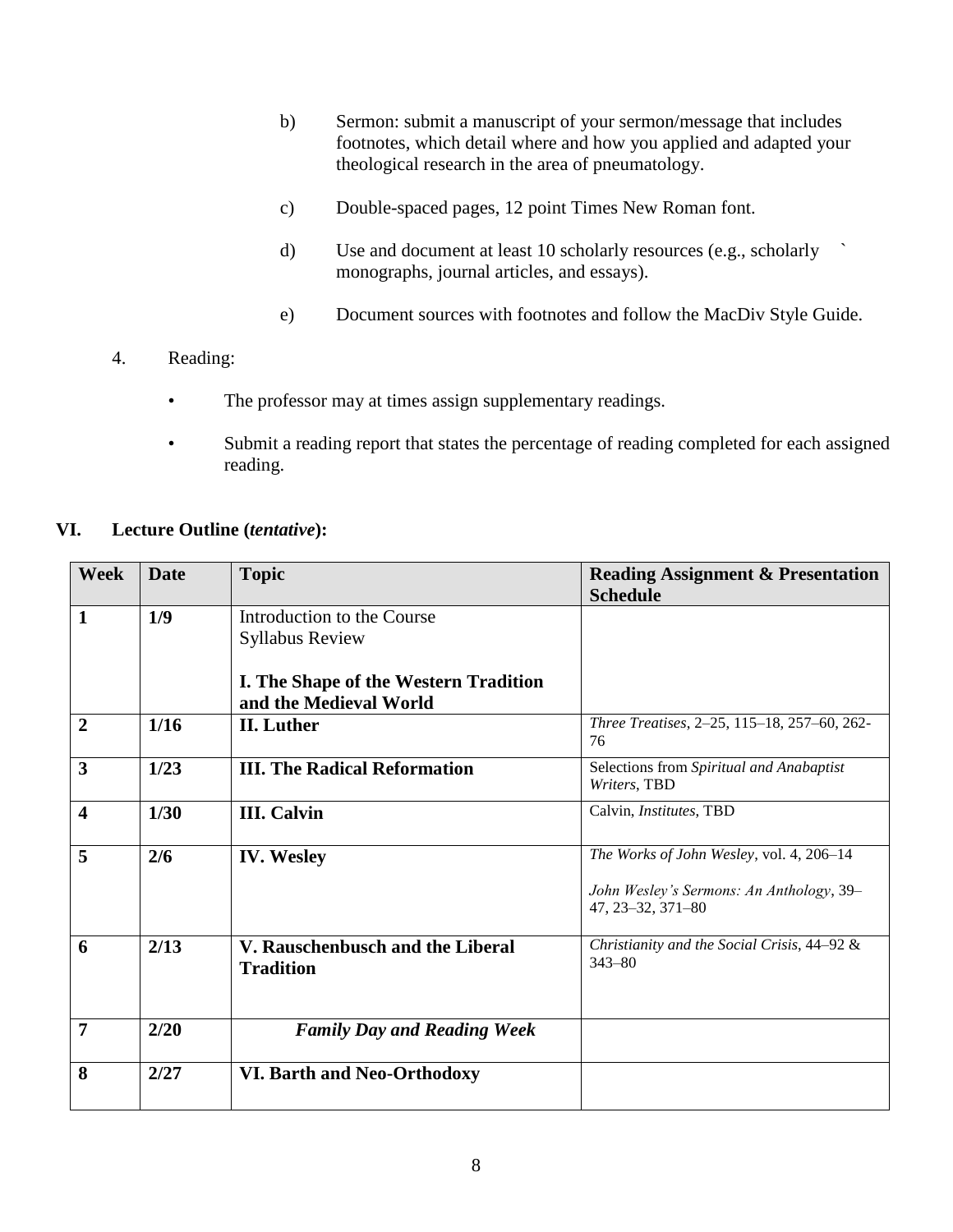| $\boldsymbol{9}$ | 3/6  | <b>VII. North American Evangelicalism</b>     | Hodge, Systematic Theology, TBD |  |  |
|------------------|------|-----------------------------------------------|---------------------------------|--|--|
| 10               | 3/13 | <b>VIII. Contemporary Voices:</b>             |                                 |  |  |
| 11               | 3/20 | <b>IX. Theological Issues</b><br>A. Scripture | Paper:<br>1.<br>2.<br>Paper:    |  |  |
| 12               | 3/27 | B. Justification by Faith                     | 3.<br>Paper:<br>4.<br>Paper:    |  |  |
| 13               | 4/3  | C. Transformative Grace                       | 5.<br>Paper:<br>6.<br>Paper:    |  |  |
| 14               | 4/10 | D. Activism                                   | 7.<br>Paper:<br>8.<br>Paper:    |  |  |

#### **VII. Policies:**

A. Textbook Purchase:

All required textbooks for this class are available from the College's book service, READ On Bookstore, Room 145, McMaster Divinity College. Texts may be purchased on the first day of class. For advance purchase, you may contact READ On Bookstore, 5 International Blvd, Etobicoke,Ontario M9W 6H3 : phone 416.620.2934; fax 416.622.2308; email [books@readon.ca.](mailto:books@readon.ca) Other book services may also carry the texts.

#### B. Academic Honesty:

Academic dishonesty is a serious offence that may take any number of forms, including plagiarism, the submission of work that is not one's own or for which previous credit has been obtained, and/or unauthorized collaboration with other students. Academic dishonesty can result in severe consequences, e.g., failure of the assignment, failure of the course, a notation on one's academic transcript, and/or suspension or expulsion from the College.

Students are responsible for understanding what constitutes academic dishonesty. Please refer to the Divinity College Statement on Academic Honesty [https://www.mcmasterdivinity.ca/programs/rules-regulations.](https://www.mcmasterdivinity.ca/programs/rules-regulations)

C. Gender Inclusive Language:

McMaster Divinity College uses inclusive language for human beings in worship services, student written materials, and all of its publications. In reference to biblical texts, the integrity of the original expressions and the names of God should be respected. The NRSV and TNIV are examples of the use of inclusive language for human beings. It is expected that inclusive language will be used in chapel services and all MDC assignments.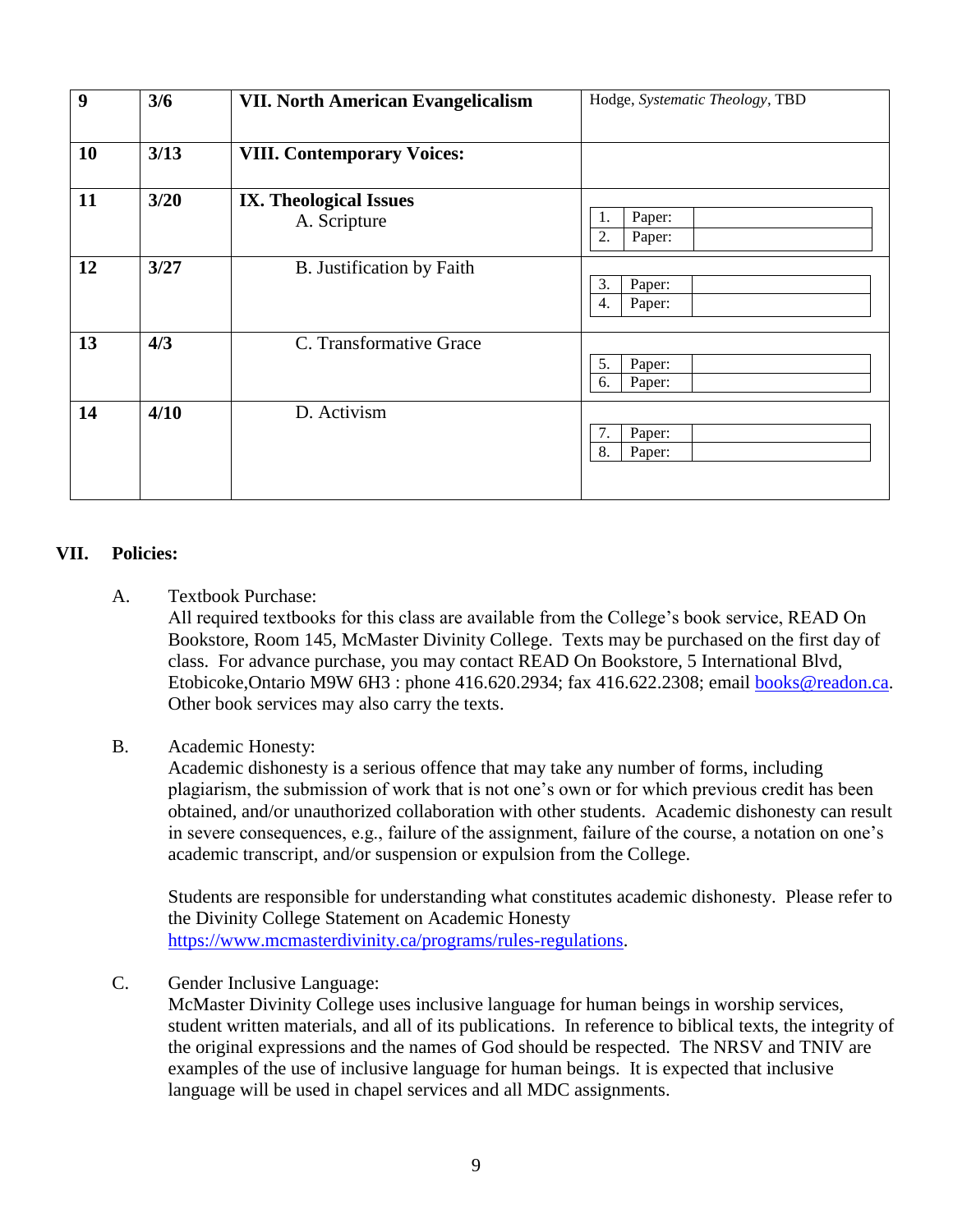D. Style:

All stylistic considerations (including but not limited to questions of formatting, footnotes, and bibliographic references) must conform to the McMaster Divinity College Style Guidelines for Essays and Theses

[http://www.mcmasterdivinity.ca/sites/default/files/documents/mdcstyleguide.pdf](http://www.mcmasterdivinity.ca/sites/default/files/documents/MDCStyleGuide.pdf) Failure to observe appropriate form will result in grade reductions.

E. Disclaimer:

This syllabus is the property of the instructor and is prepared with currently available information. The instructor reserves the right to make changes and revisions up to and including the first day of class.

## **VIII. Late-Assignment and Exam Policy:**

- A. Assignments are due at the beginning of class on the date specified in the syllabus.
- B. Students take exams on the date and at the time scheduled in the syllabus.
- C. Late assignments are reduced five percentage points for each day late (e.g., if the grade is 90 and it is one day late, the grade will be reduced to 85).
- D. Assignments and exams will be accepted without penalty after the specified date in the syllabus **only** in the case of an excused absence. If a student misses an exam or assignment submission due to a reason that he/she believes is excusable, then he/she must notify the instructor and schedule an exam date and/or late-assignment submission date within twenty-four hours of the beginning of the missed class session.
- E. Assignments and exams will not be accepted late on the basis of the student's involvement with school-approved activities. If you are not able to be in class for an exam or assignment submission, then you must pre-arrange with the instructor to take the exam and/or submit the assignment before the scheduled date in the syllabus.

# **Appendix 1: Advanced Degree Requirements**

## **I. Overview of Assignments:**

| Assignment |                                                                       |              |     | Percent | Due                            |
|------------|-----------------------------------------------------------------------|--------------|-----|---------|--------------------------------|
| A.         | Protestant Theology Paper/Project:<br>(a.k.a. presentation and paper) |              |     | 50%     | One week after<br>presentation |
|            |                                                                       | Presentation | 20% |         |                                |
|            | 2.                                                                    | Paper        | 30% |         |                                |
|            | Lecture and Syllabus:                                                 |              |     | 30%     | Day of lecture                 |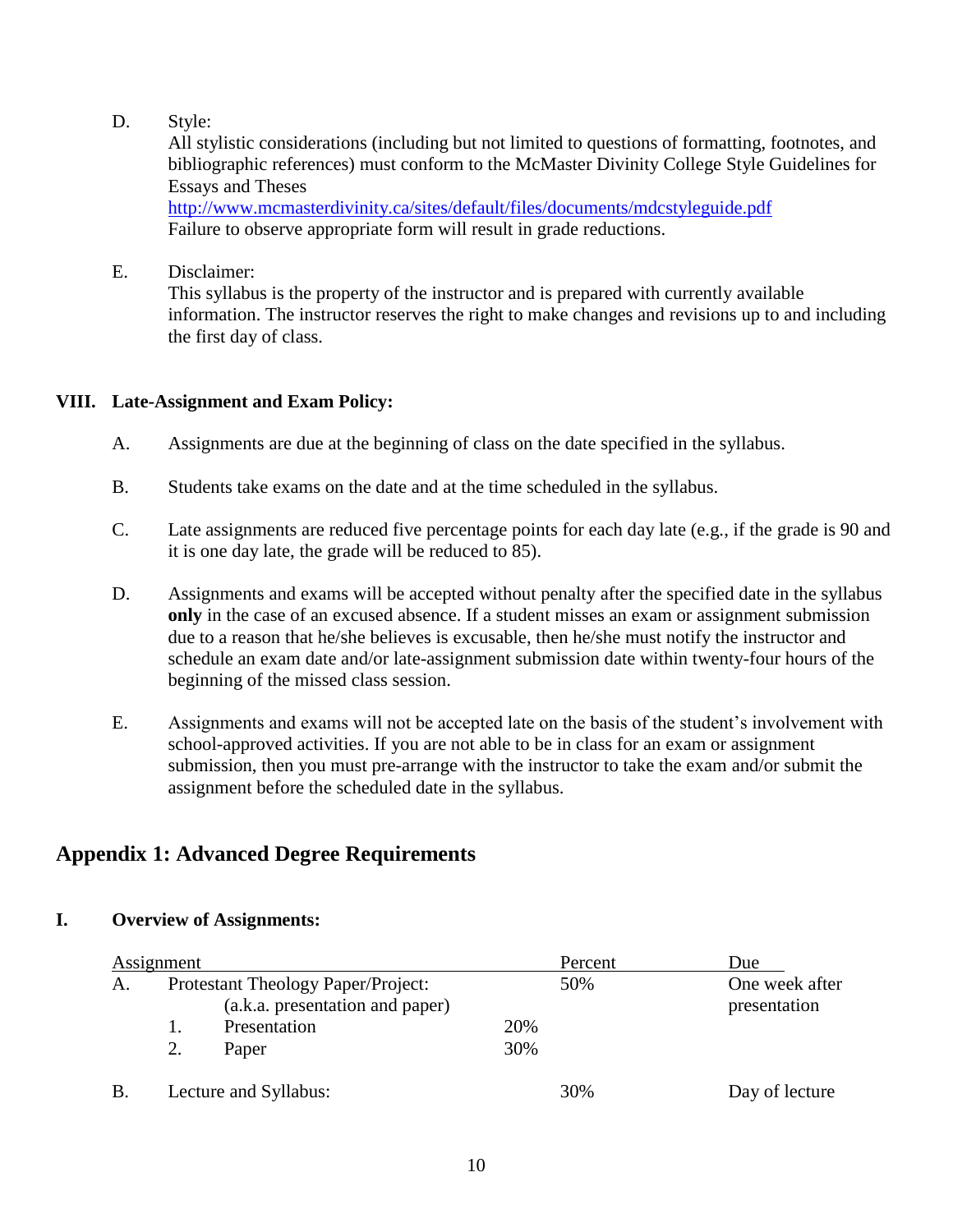|  | <b>Annotated Bibliography:</b><br>* See lecture assignment |        | 5%   | Day of lecture      |
|--|------------------------------------------------------------|--------|------|---------------------|
|  | Response and Facilitation                                  |        | 15%  | Day of presentation |
|  |                                                            | Total: | 100% |                     |

#### **II. Protestant Theology Paper/Project:**

A. Description:

Advanced degree students will write an academic thesis paper or prepare a cultural engagement project. If you have an idea for a paper or creative project, please come and discuss your idea with me. I am open to papers/projects that cohere with the essence of the course and are suited to your research field and interests.

B. Purpose:

This assignment gives you experience writing article, essay, and chapter length theological papers and presenting research in an oral form similar to that performed at academic conferences.

C. Guidelines for the Paper:

The paper should include (description categories below correspond to those of the grading rubric) . . .

- 1. Content and argument:
	- a. Detail a clear thesis (the view that your paper supports).
		- Example of a thesis statement: the Emergent church movement is an authentic Christian way of being the church in a postmodern and post-Christian culture.
	- b. Describe your topic.
	- c. Write an essay that coherently demonstrates your view.
	- d. Detail major alternatives and/or criticisms and interact with them vis-à-vis your view.
- 2. Presentation:
	- a. Write a stylistically clean and academic paper—e.g., you should avoid excessive first person discourse, colloquialisms (academic is different than conversational voice), passive voice (use active).
	- b. Use and document a *minimum* of fifteen scholarly resources.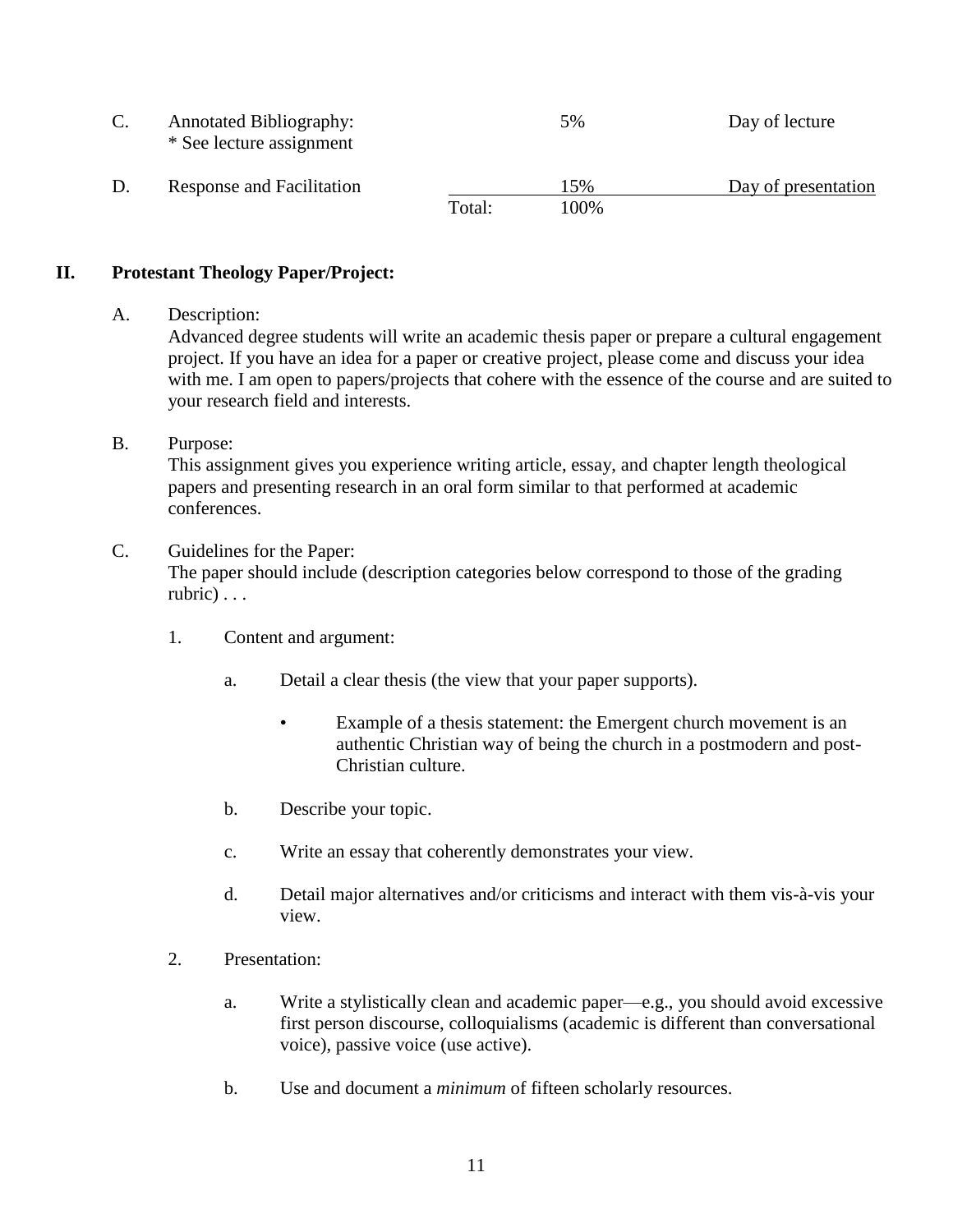- c. Accurately document sources according to the College's Style Guide [\(link\)](https://www.mcmasterdivinity.ca/sites/default/files/documents/mdc_styleguide.pdf).
- d. Paper length: 20–25 pages. Not to exceed 7,000 words.
- e. Provide a bibliography (list only the books cited in the footnotes of the paper).
- f. Use footnotes.
- D. Guidelines for the Class Presentation:
	- 1. Time:

The paper presentation takes a thirty-minute segment of the class. Each presentation includes two parts:

- a. The paper presentation (15–20 minutes)
- b. The response and facilitation, which is led by another student (10 minutes, see below for more details on the response and facilitation).
- 2. Presentation content:

You should articulate the paper's thesis, topic, and argument. You can use PowerPoint, etc. if you wish. The purpose of this assignment is to give you experience with presenting papers as might at an academic conference. You should prepare and present your paper for that type of venue. I encourage you to consider presenting your paper for this class at a conference and/or the Theological Research Seminar of the Divinity College.

#### **III. Response and Facilitation (due day of presentation):**

A. Purpose:

Provides experience in responding to and moderating academic presentations and discussions, such as one might do at an academic society meeting.

B. Description:

Each student *prepares a critique* and *facilitates a discussion* of a thesis paper presentation.

- 1. The critique:
	- a. Remember to be charitable; not only Christian, but since academia is a small guild, it is self-preservation.
	- b Critical (includes highlighting and discussing problems *and* strengths):

The critique should explore the following sorts of issues:

- Does the paper have a thesis?
- Does the content develop and support the thesis?
- Does it use appropriate sources?
- Does it interact with the relevant secondary literature?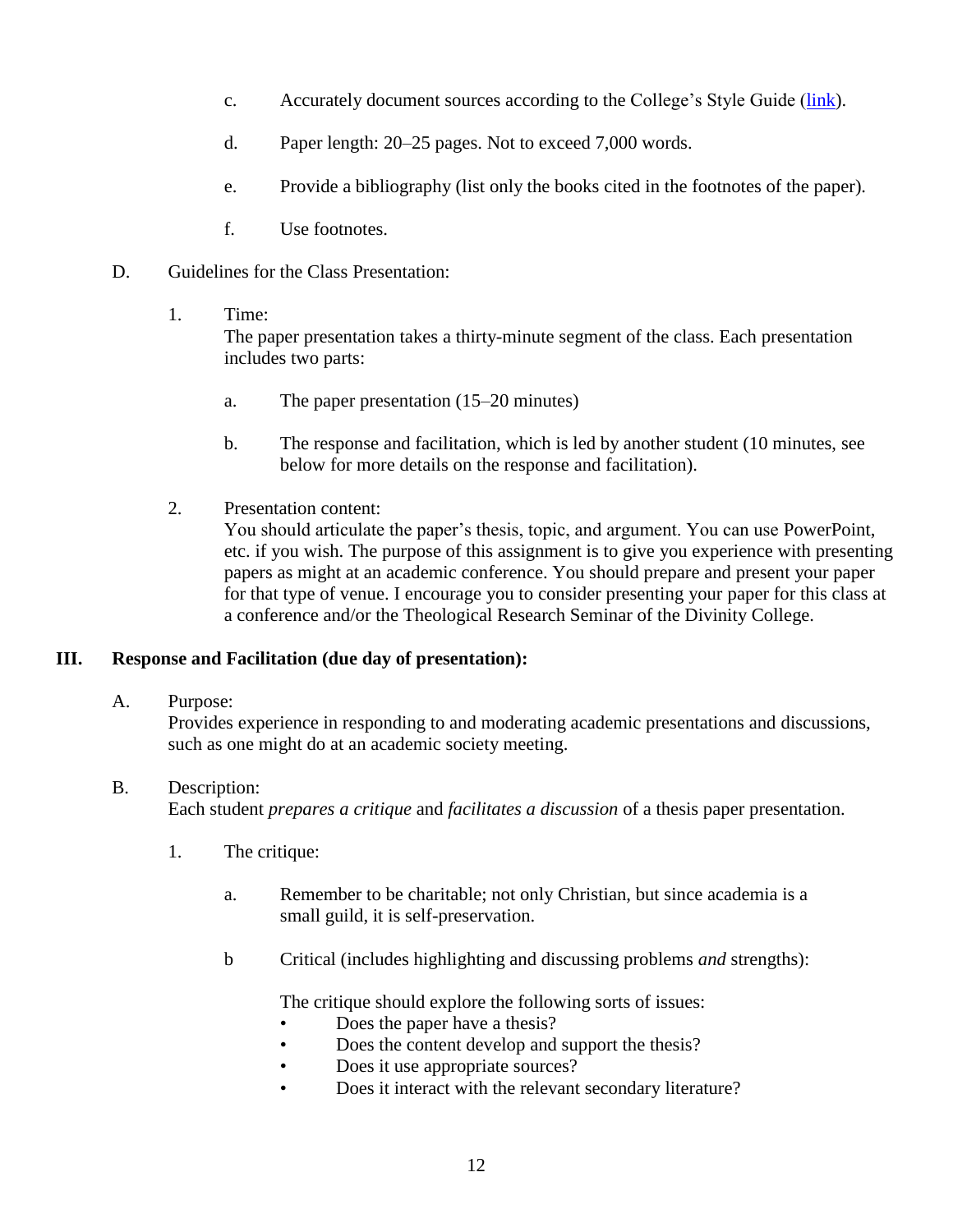2. The discussion:

You should keep the presentation to time limit and effectively manage student discussion (do not let one person dominate the interaction; move on to a new issue if discussion begins to go off on tangents and run down rabbit trails). Be sure to elicit comments from all people present. You might want to have some prepared questions and discussion prompts to facilitate the initial discussion.

#### C. Guidelines:

- 1. Each student paper presentation will take approximately fifty minutes (one segment of a class session).
	- Note: Paper presentations and responses depend on class size. Final times frames based on final class lists.
- 2. The presentation and discussion typically includes the following items:
	- a. Presenter presents the paper: approximately thirty minutes.
	- b. Response: approximately fifteen minutes. You can go through point by point as a monologue or start by raising and offering your thoughts on the paper's primary contributions and arguments and invite discussion based on your remarks and interaction with the paper and then so forth through the rest of the points you have identified.
	- c. Class discussion of the paper and response: approximately five to ten minutes.
- 3. A written submission/outline is not required, but is encouraged as it may be beneficial to other students in the course.

## **IV. Lecture and Syllabus:**

A. Purpose:

This assignment provides experience *preparing* a syllabus and *delivering* a lecture for teaching in an undergraduate setting. The preparation of the syllabus also helps fulfill one of the requirements of the Mastery Checklist.

B. Description:

You will prepare a syllabus on a topic related to political theology (determined in consultation with the professor). You may use this assignment to investigate an area that will promote your research program (e.g., prepare for doctoral comprehensive exams and MA thesis/PhD dissertation topics). You should, however, gear the syllabus and the lecture toward an undergraduate audience.

- C. Guidelines:
	- 1. Research: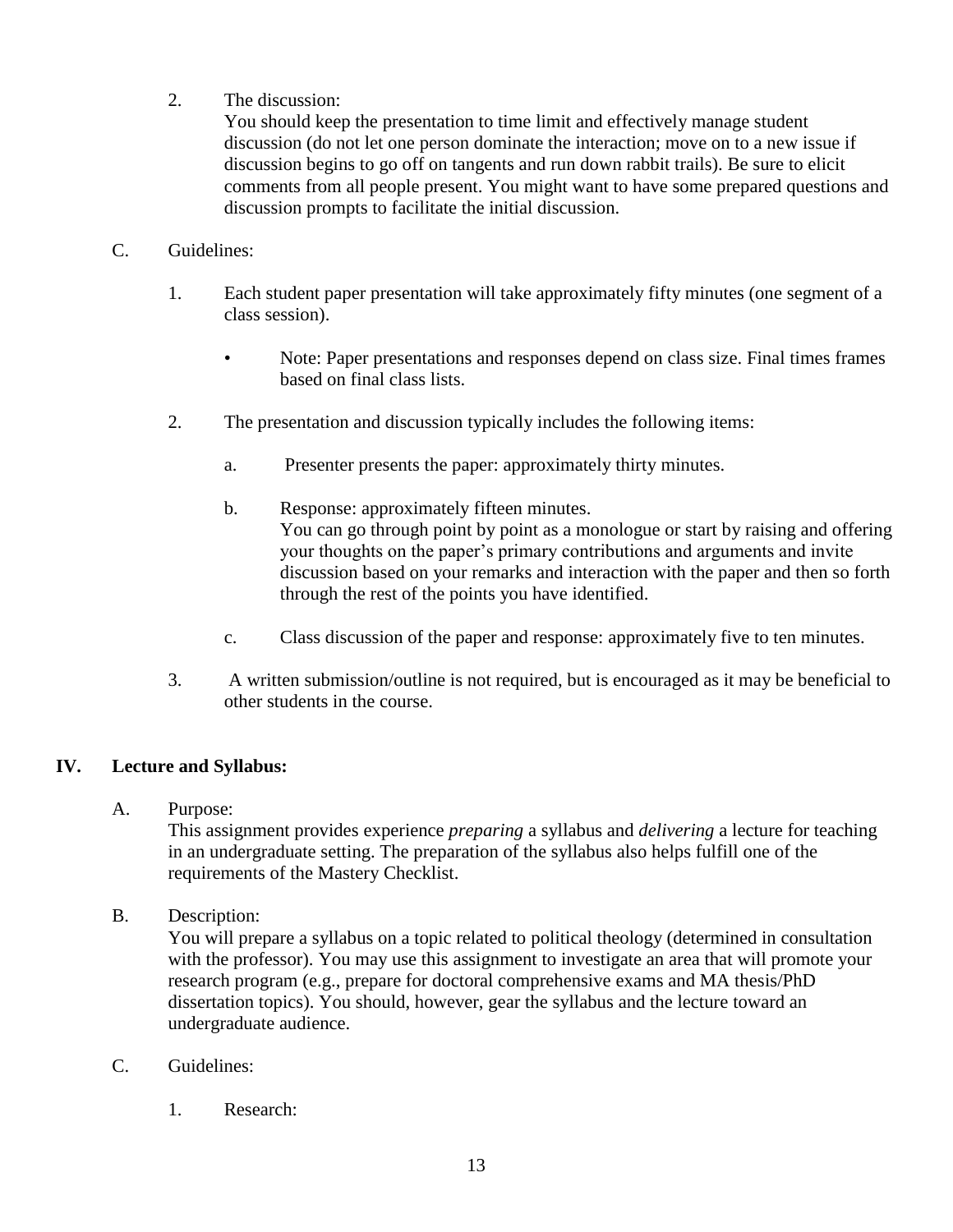- a. Research for the lecture will account for the supplemental reading for advanced degree students (approximately 5,000-6,000 pages)
- b. Documentation of reading: Please provide an annotated bibliography of the reading consulted in the preparation of the lecture (the annotations for the texts should be about one paragraph—identify the key thesis and contributions of the text).
- 2. Lecture:
	- a. The lecture should present and discuss the primary content points of the topic (or sub-topic)
	- b. Lecture handouts/outlines and PowerPoint/Prezi are helpful, but not required.
	- c. Length:

The lecture and discussion will take a fifty-minute period of the course. We will have two for each session of the student lecture segment of the course.

3. Syllabus:

Be sure to craft the syllabus with a a target class in mind—e.g., undergraduate or graduate. The syllabus topic is not limited to "Political Theology," though it should relate to political theology. For example, "Peace Studies" could be a course topic that would include a variety of topics, not all of which would be specifically "political theology."

The syllabus should contain the essential features of a class syllabus:

- Course title
- Course description
- Texts (required and supplemental)
- **Assignments**
- Course outline

#### D. Evaluation:

Grading of the lecture and discussion session will be based on the following ...

- 1. Please submit to the professor a copy (electronic or hard copy) of your lecture notes and annotated bibliography used to develop the lecture.
- 2. Does the lecture accurately present and discuss the topic?
- 3. Does the lecture engage in critical evaluation/discussion of the content?
- 4. Does the lecture highlight the transcendent value of the material—e.g., does it have value for contemporary Christian thought, life, and ministry?
- 5. Does the lecture facilitate student discussion?